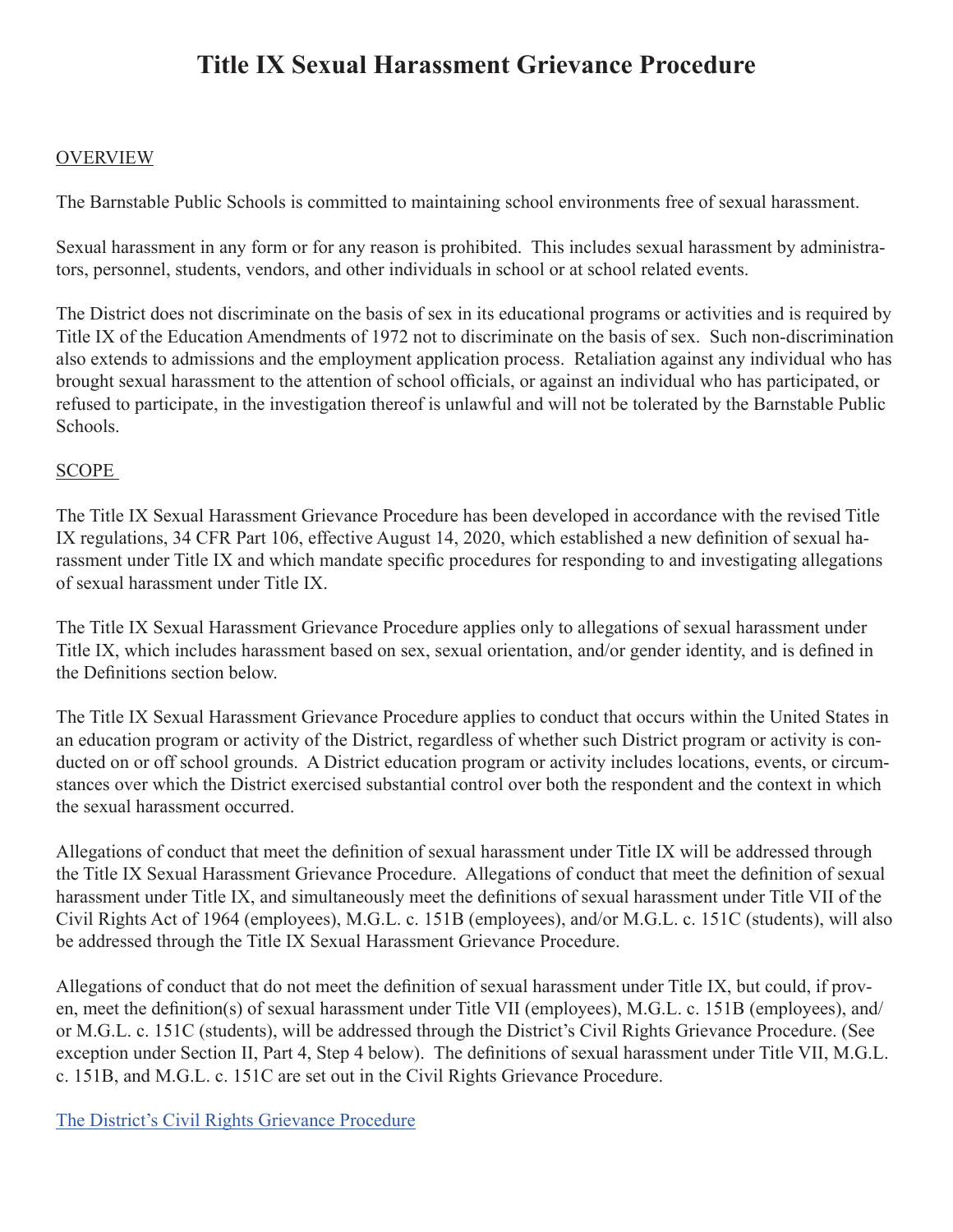# **CONFIDENTIALITY**

The District will keep the identity of complainants, respondents, and witnesses confidential, except as permitted by the Family Educational Rights and Privacy Act (FERPA), as otherwise required by law, and/or as necessary to carry out this Procedure.

#### **DEFINITIONS**

Complainant: An individual who is alleged to be the victim of conduct that could constitute sexual harassment under Title IX. Parents and/or legal guardians of a complainant are not considered a complainant but may file a Formal Complaint on behalf of a minor child and act on behalf of the minor child in any Title IX matter. For the purpose of this Procedure the terms "complainant" and "alleged victim" shall have the same meaning.

Formal Complaint: A document or electronic submission filed by a complainant, that contains the complainant's physical or digital signature or otherwise indicates that the complainant is the person filing the Formal Complaint, or a document signed by the Title IX coordinator, that:

- (1) alleges sexual harassment against a respondent; and
- (2) requests that the District investigate the allegation of sexual harassment.

At the time of filing a Formal Complaint, the complainant must be participating in or attempting to participate in the District's education program or activity with which the Formal Complaint is being filed.

Sexual Harassment: Under Title IX, the term "sexual harassment" includes three (3) types of misconduct based on sex:

- (1) any instance of quid pro quo harassment by a school employee;
- (2) unwelcome conduct on the basis of sex, including unwelcome conduct based on sex stereotyping or on the basis of traditional notions of masculinity and femininity, that is sufficiently severe and pervasive and objectively offensive conduct, effectively denying a person equal educational access; or
- (3) any instance of sexual assault, dating violence, domestic violence, or stalking as defined below.

Sexual Assault: An offense that meets the definition of rape, fondling, incest, or statutory rape as used in the FBI's Uniform Crime Reporting system and set out below:

- Rape: The penetration, no matter how slight, of the vagina or anus with any body part or object, or oral penetration by a sex organ of another person, without the consent of the victim.
- Fondling: The touching of the private body parts of another person for the purpose of sexual gratification, without the consent of the victim, including instances where the victim is incapable of giving consent because of his/her age or because of his/her temporary or permanent mental incapacity. In Massachusetts, pursuant to M.G.L. c. 265, § 13B, a child under the age of 14 is incapable of giving consent to indecent touching.
- Incest: Sexual intercourse between persons who are related to each other within the degrees wherein marriage is prohibited by law.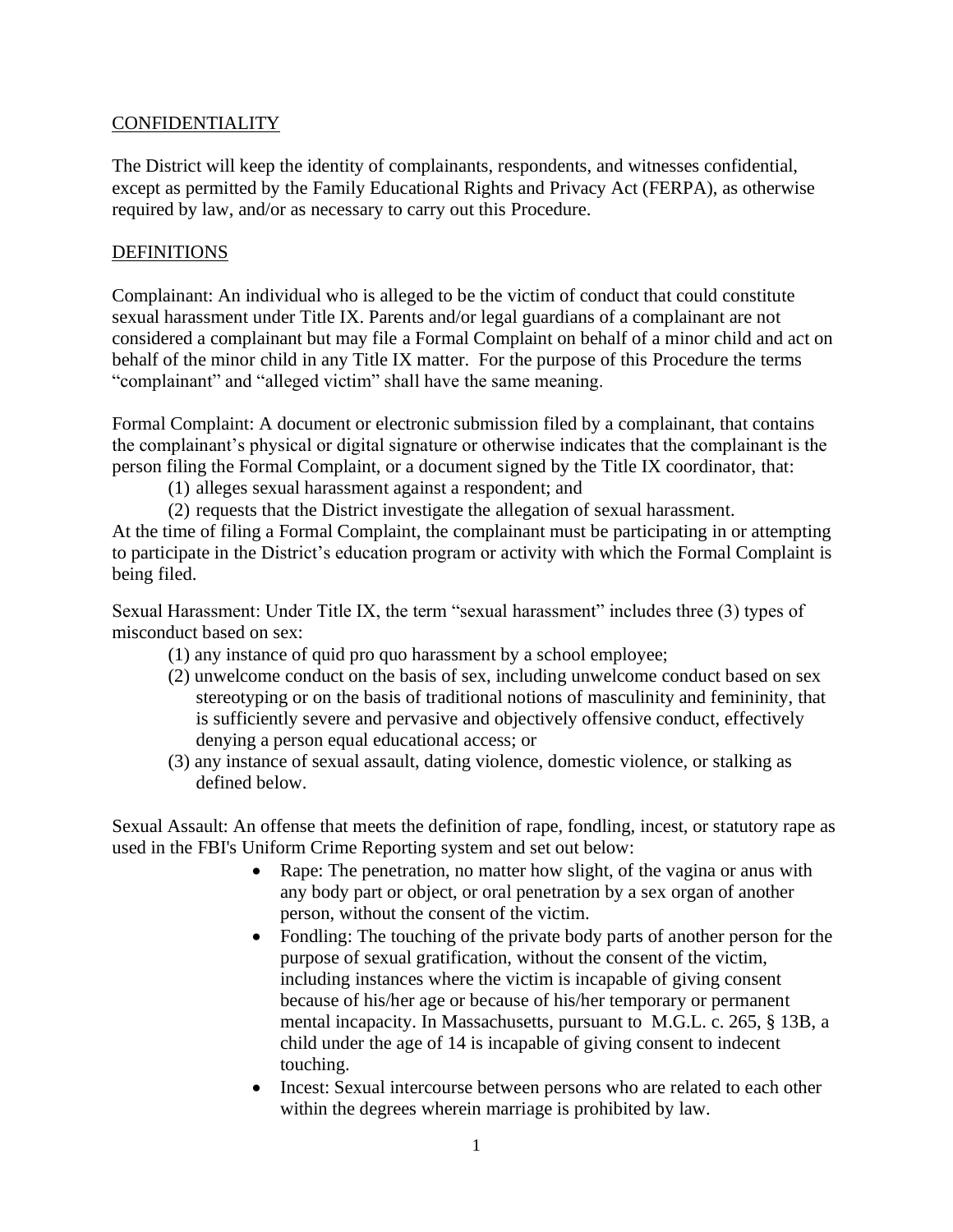• Statutory Rape: Sexual intercourse with a person who is under the statutory age of consent. In Massachusetts, pursuant to M.G.L. c. 265, § 23, the statutory age of consent is 16 years of age.

For the purposes of the definition of sexual assault, the term "consent" shall be defined in a manner consistent with Massachusetts laws.

Dating Violence: Violence committed by a person who is or has been in a social relationship of a romantic or intimate nature with the victim. The existence of such a relationship shall be determined based on the reporting party's statement and with consideration of the length of the relationship, the type of relationship, and the frequency of interaction between the persons involved in the relationship. For the purposes of this definition, dating violence includes, but is not limited to, sexual or physical abuse or the threat of such abuse. Dating violence does not include acts covered under the definition of domestic violence.

Domestic Violence: A felony or misdemeanor crime of violence committed by a current or former spouse or intimate partner of the victim; by a person with whom the victim shares a child in common; by a person who is cohabitating with, or has cohabitated with, the victim as a spouse or intimate partner; by a person similarly situated to a spouse of the victim under the domestic or family violence laws of the jurisdiction in which the crime of violence occurred; by any other person against an adult or youth victim who is protected from that person's acts under the domestic or family violence laws of the jurisdiction in which the crime of violence occurred.

Stalking: Engaging in a "course of conduct" directed at a specific person that would cause a "reasonable person" to fear for the person's safety or the safety of others or suffer "substantial emotional distress."

For the purposes of this definition:

"Course of conduct" means two or more acts, including, but not limited to, acts in which the stalker directly, indirectly, or through third parties, by any action, method, device, or means, follows, monitors, observes, surveils, threatens, or communicates to or about a person, or interferes with a person's property.

"Reasonable person" means a reasonable person under similar circumstances and with similar identities to the victim.

"Substantial emotional distress" means significant mental suffering or anguish that may, but does not necessarily, require medical or other professional treatment or counseling.

Party or Parties: The complainant and/or respondent.

Principal: The Principal or Principal's designee.

Respondent: An individual who has been reported to be the perpetrator of conduct that could constitute sexual harassment.

Superintendent: The Superintendent or Superintendent's designee.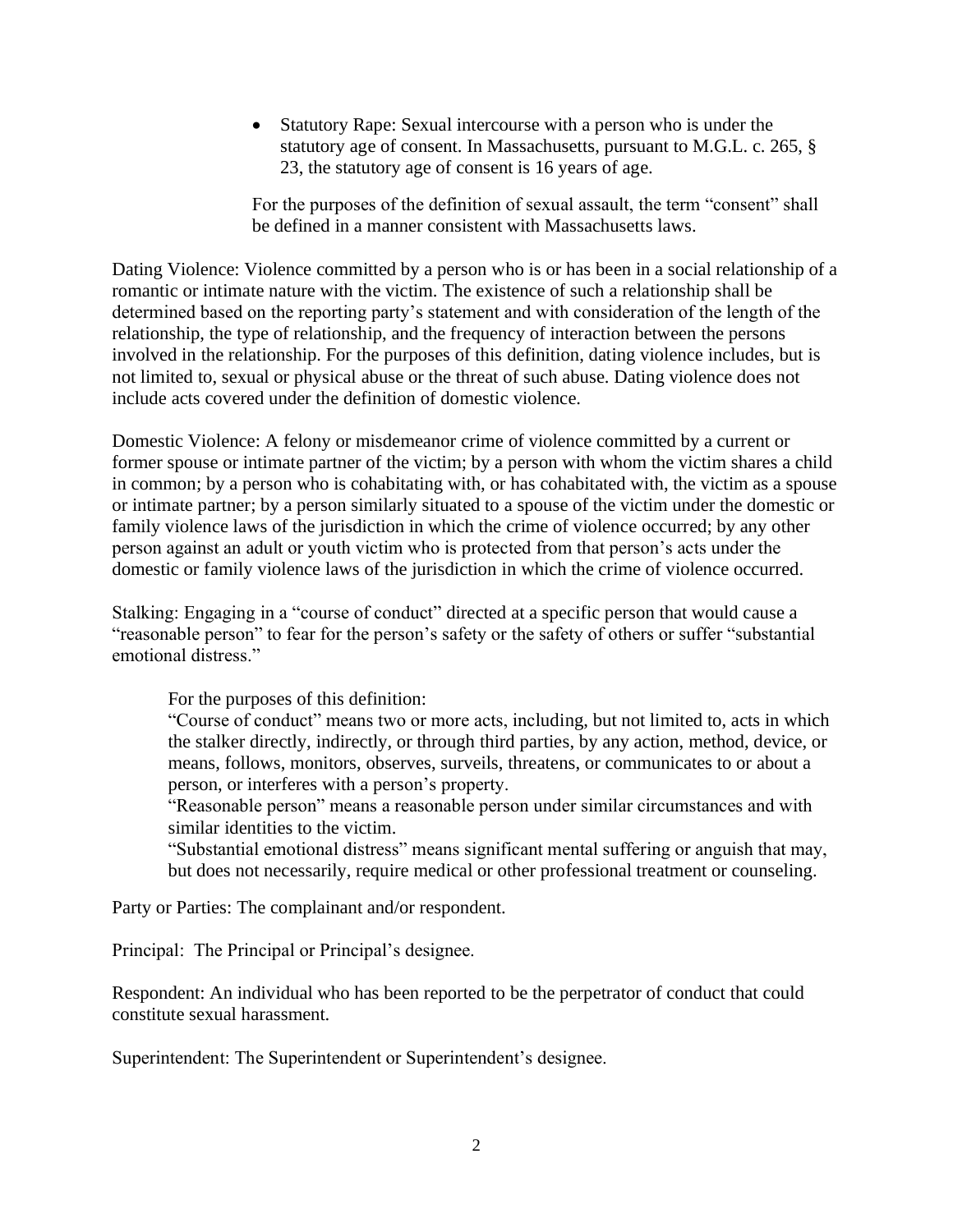Supportive Measures: Individualized services reasonably available that are non-punitive, nondisciplinary, and not unreasonably burdensome to the Complainant or Respondent, while designed to ensure equal educational access, protect safety, and/or deter sexual harassment. Supportive Measures may be offered before or after the filing of a Formal Complaint or where no Formal Complaint has been filed. Supportive measures are individualized services reasonably available that are non-punitive, non-disciplinary, and not unreasonably burdensome to the other party, while designed to ensure equal educational access, protect safety, and/or deter sexual harassment. Supportive measures available to complainants and respondents include, but are not limited to: counseling; extensions of deadlines or other course-related adjustments; modifications of work or class schedules; campus escort services; mutual restrictions on contact between the parties; changes in work locations; leaves of absence; increased security and monitoring of certain areas of the building and/or campus; and other similar measures. Violations of the restrictions imposed by supportive measures may be considered a violation of school rules and may also be considered in determining whether sexual harassment has occurred.

Title IX Coordinator: Employee(s) designated by the District to coordinate its efforts to comply with Title IX.

## I. REPORTING SEXUAL HARASSMENT

- A. Who May Report Sexual Harassment: Anyone may report an allegation of sexual harassment.
- B. How to Report Sexual Harassment: Individuals are encouraged to report allegations of sexual harassment to the Title IX Coordinator or the Principal, but any District employee who receives a report of sexual harassment will respond to the report as outlined below.
- C. Internal Reporting: Any District employee who receives a report of sexual harassment shall respond by promptly informing the Principal or Title IX Coordinator of the report. Any District employee who observes sexual harassment of a student should intervene to stop the conduct and shall promptly inform the Principal or Title IX Coordinator of the incident. If a report involves an allegation against the Principal or Title IX Coordinator, the District employee shall instead report the allegation to the Superintendent.

Any Principal who receives a report of sexual harassment shall promptly inform the relevant Title IX Coordinator of the report.

- D. District's Response to Report: The District will respond to all reports of sexual harassment promptly and equitably, and in a manner consistent with this Procedure and any other relevant District procedures and policies. Upon receipt of a report, the Title IX Coordinator shall:
	- (1) Promptly and confidentially contact the complainant to discuss the availability of supportive measures;
	- (2) Inform the complainant of the availability of supportive measures with or without the filing of a Title IX Formal Complaint;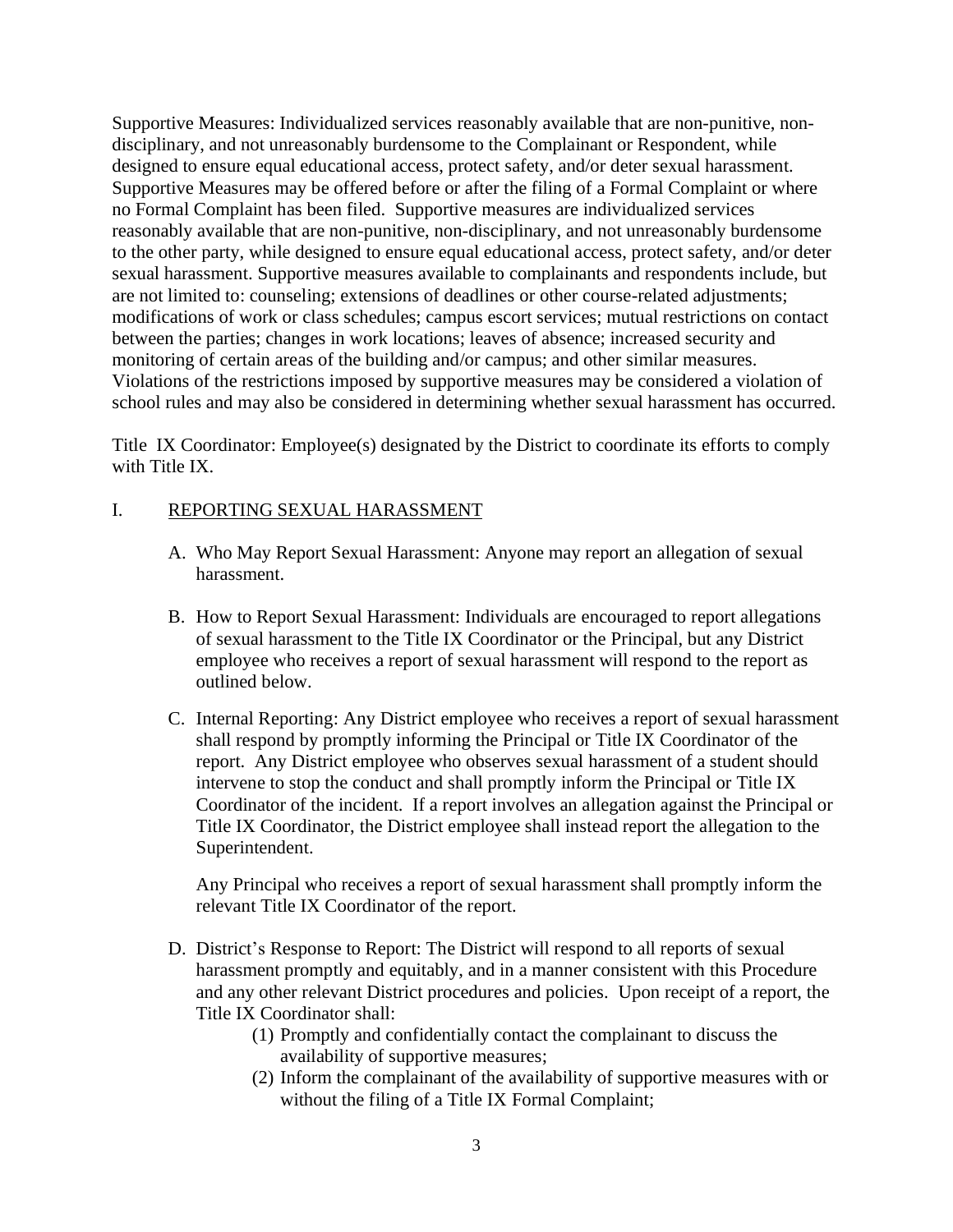- (3) Consider the complainant's wishes with respect to supportive measures;
- (4) If the District does not provide the complainant with supportive measures, document the reasons why such response was reasonable; and
- (5) Explain to the complainant the process for filing a Title IX Formal Complaint. Only the filing of a Title IX Formal Complainant will trigger the Title IX Formal Complaint grievance process, outlined in Section II.

#### II. FILING A TITLE IX FORMAL COMPLAINT

Only the filing of a Title IX Formal Complaint will trigger the Title IX Formal Complaint grievance process, outlined below.

- A. Who may file a Title IX Formal Complaint: Although anyone may report sexual harassment, only a complainant or a Title IX Coordinator may file a Title IX Formal Complaint. If a complainant chooses not to file a Formal Complaint, the complainant's choice to not initiate an investigation will generally be respected, unless the Title IX Coordinator determines that signing a Formal Complaint to initiate an investigation over the wishes of the complainant is not clearly unreasonable in light of the known circumstances. The Title IX Coordinator will take into account concerns articulated by the parties, the best interests of the community, fairness to all concerned, and the District's legal obligations under applicable state and federal laws. Where the Title IX Coordinator signs the Formal Complaint, the Title IX Coordinator is not a complainant or a party during the grievance process and must comply with the requirement to be free from conflicts or bias.
- B. Processing of a Title IX Formal Complaint: Title IX Formal Complaints will be investigated promptly and equitably by the Title IX Coordinator or designee, as follows:

**Step 1**: Title IX Formal Complaint is filed:

- (1) A Formal Complaint shall state (if known to the reporter or alleged victim) the name(s) of the persons involved, witnesses to the conduct, if any, a description of the conduct, and to the extent possible, the dates and locations of the conduct. A Formal Complaint will not be dismissed solely because it was not completely filled out or it was filled out incorrectly.
- (2) A Formal Complaint may be filed at any time, including during non-business hours. Formal Complaints submitted outside of normal business hours will be deemed received on the following school working day.
- (3) At the time of the filing of the Formal Complaint, the alleged victim must be participating in or attempting to participate in the education program or activity of the school district with which the Formal Complaint is filed.
- (4) A Formal Complaint may be filed with the Title IX Coordinator in person, by mail, or by electronic mail, by using the contact information for the Title IX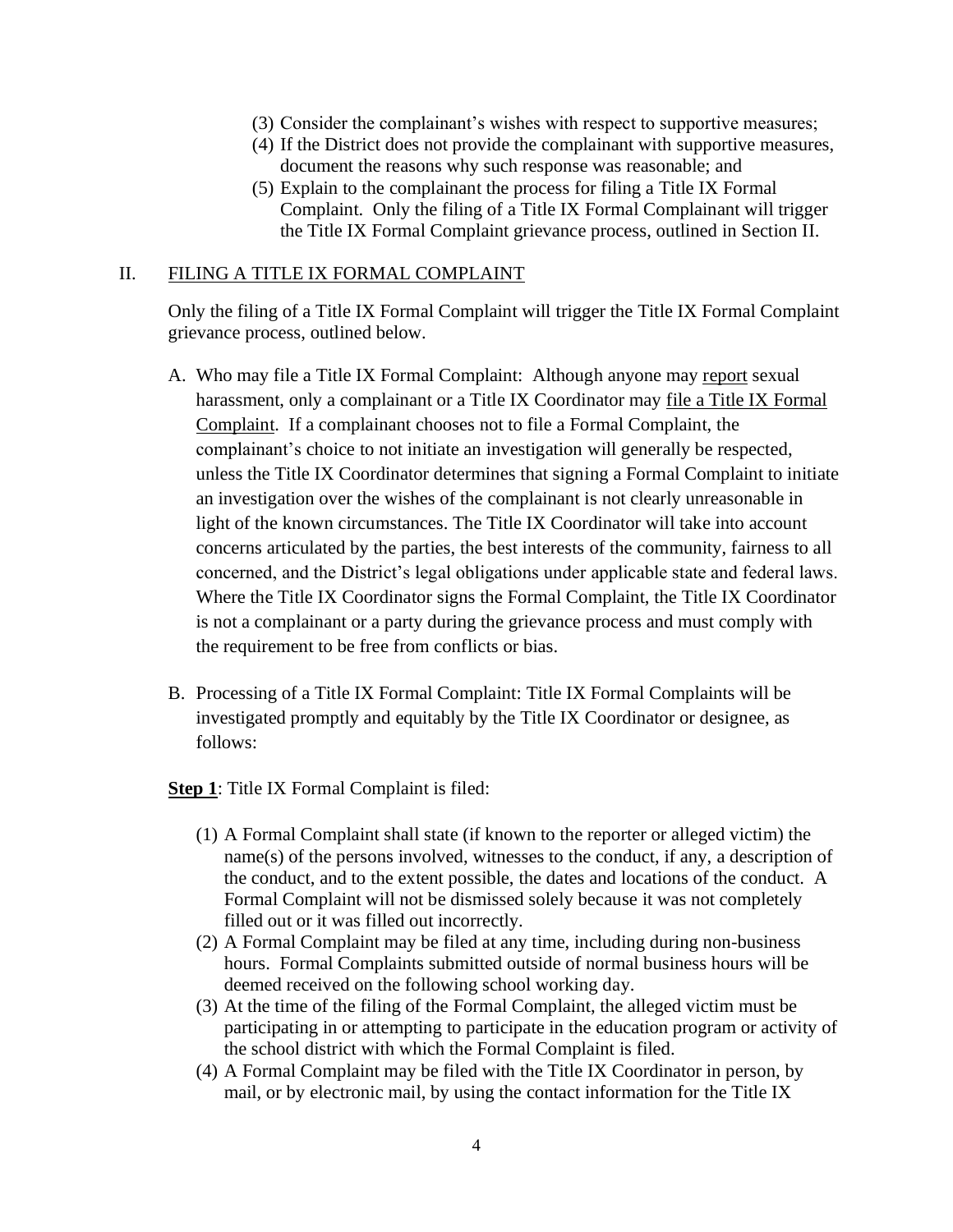Coordinator listed in this Procedure, and by any additional method designated by the school.

- (5) Consolidation of Formal Complaints: Schools may consolidate Formal Complaints where the allegations arise out of the same facts.
- (6) Consideration of the use of the Informal Resolution Process with the consent of the parties. See Section II(D).
- (7) Throughout this process, there shall be a presumption that the respondent is not responsible for the alleged conduct until a determination regarding responsibility is made at the conclusion of the grievance process.

**Step 2**: Consider Supportive Measures for both the complainant and the respondent: Once a Formal Complaint is filed, the Title IX Coordinator will ensure that supportive measures are considered for both parties. See Section I(D).

**Step 3**: Written Notice of Allegations: Upon receipt of a Formal Complaint, the District shall send written notice of the allegations, including the identity of the parties, to both the complainant and the respondent, if their identities are known. The written notice must include: (1) a statement prohibiting knowingly submitting false information; (2) sufficient details known at the time to allow the respondent the opportunity to respond to the allegations; (3) a statement that the respondent is presumed not responsible for the alleged conduct; (4) that a determination regarding responsibility is made at the conclusion of the grievance process; (5) that the parties may have an advisor of their choice, who may be, but is not required to be, an attorney; and (6) that the parties/advisors may inspect and review evidence in accordance with this Procedure. If, in the course of the investigation, the District decides to investigate allegations of sexual harassment that are not included in the initial written notice of allegations, the District shall provide notice of the additional allegations to the parties whose identities are known.

**Step 4:** Consider Whether Dismissal of Formal Complaint Warranted: Some Formal Complaints will be subject to mandatory or discretionary dismissal under Title IX.

- (1) Mandatory Dismissal of Formal Complaint: The Title IX Coordinator shall dismiss a Formal Complaint under Title IX when the conduct alleged:
	- a. even if proved, would not meet the definition of sexual harassment under Title IX;
	- b. did not occur in an education program or activity of the District; or
	- c. did not occur against a person in the United States.
- (2) Discretionary Dismissal of Formal Complaint: The Title IX Coordinator may dismiss a Formal Complaint or allegations therein for purposes of Title IX at any time if:
	- a. the complainant informs the Title IX Coordinator in writing that the complainant desires to withdraw the Formal Complaint or allegations;
	- b. the respondent is no longer enrolled or employed by the District; or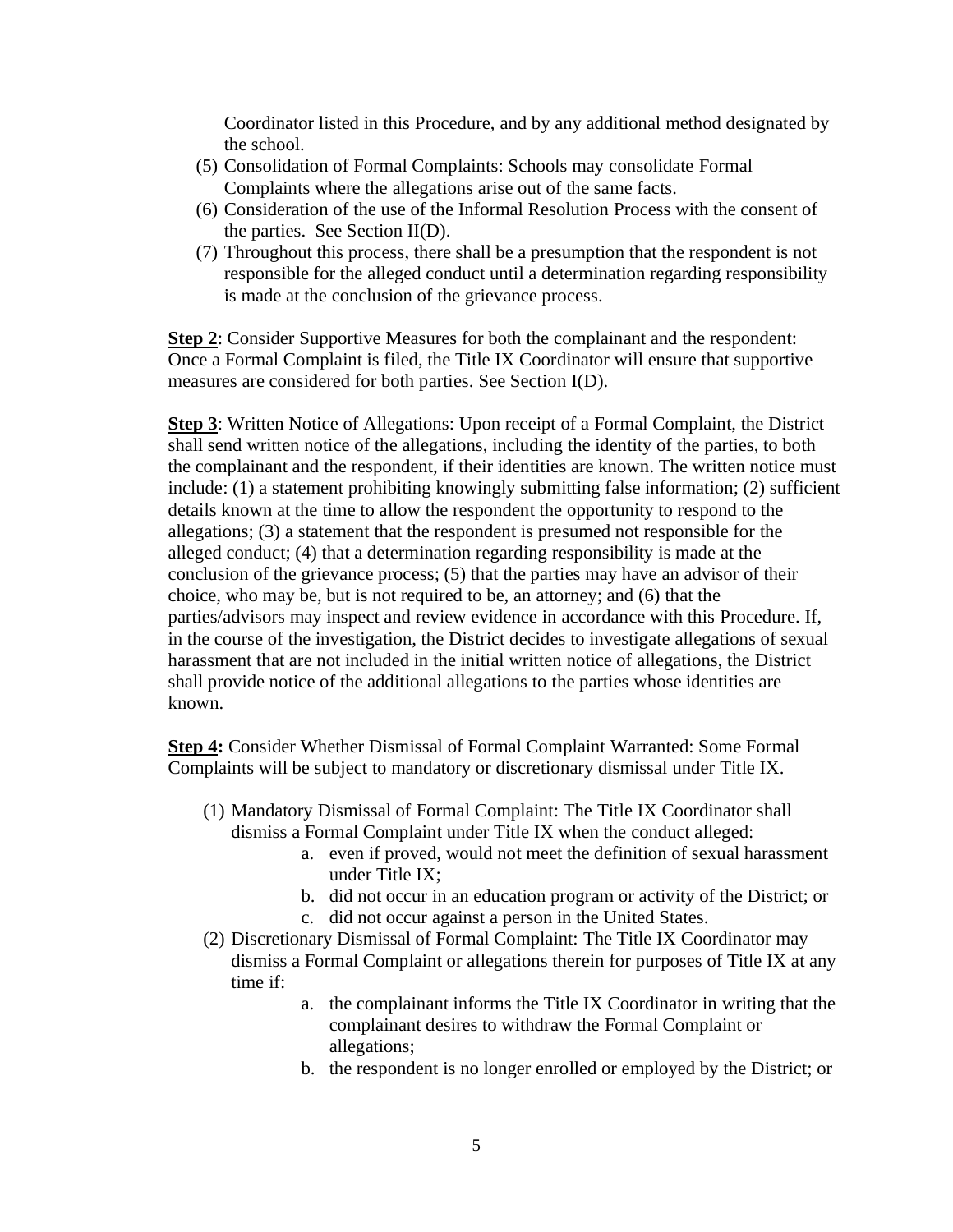- c. specific circumstances prevent the District from gathering sufficient evidence to make a determination.
- (3) The Title IX Coordinator must provide the parties with written notice of any dismissal of a Formal Complaint and the reasons for the dismissal.
- (4) Dismissal of a Formal Complaint for purposes of Title IX shall not preclude the District from addressing the allegations under any other relevant District policies or procedure(s), including but not limited to, the Civil Rights Grievance Procedure, the Bullying Prevention and Intervention Plan, the Student Code of Conduct, and/or a collective bargaining contract, nor will it preclude the District from addressing the allegations pursuant to the grievance process set out in Section II of this Procedure. The Title IX Coordinator shall have the discretion to make any such referrals and proceed as appropriate in regard to the allegations.

**Step 5:** Initial Investigation: All Formal Complaints will be investigated by the Title IX Coordinator or other individual designated to serve as the investigator by the Title IX Coordinator. The investigator shall be responsible for seeking and gathering evidence relative to the investigation. Any Formal Complaint against an employee who holds a supervisory position shall be investigated by a person who is not subject to that supervisor's authority. During the Formal Complaint resolution process:

- (1) Standard of Proof: The investigator shall make factual findings based on a preponderance of the evidence standard.
- (2) The burden for gathering evidence and the burden of proof remains on the District, not on the parties.
- (3) The District shall provide equal opportunity for the parties to present fact and expert witnesses and other inculpatory and exculpatory evidence.
- (4) The District shall not restrict the ability of the parties to discuss the allegations or gather evidence (e.g., no "gag" orders).
- (5) Each party may have one (1) advisor of their own selection and at their own expense participate in this grievance process. In the case of a student under the age of 18, this advisor may be in addition to the student's parents/guardians. Any restrictions on the participation of an advisor will be applied equally to each party. The advisor may, but is not required to, be an attorney. Any evidence received by an advisor in this process is subject to confidentiality and may be used only for the purpose of the grievance process. Advisors are prohibited from disseminating or disclosing such evidence outside of the grievance process.
- (6) The District shall send prior written notice to the parties of any investigative interviews, meetings, or hearings in which their participation is invited or expected.
- (7) Privacy of Medical Treatment and Mental Health Treatment Records: The District may not access or use either the complainant's or the respondent's medical, psychological, or similar treatment records unless the District obtains the party's written consent to do so.
- (8) The investigator may impose reasonable timeframes on all parties as required to facilitate the timely completion of the investigation. The investigator may extend any of the timeframes beyond the time periods identified in this Procedure for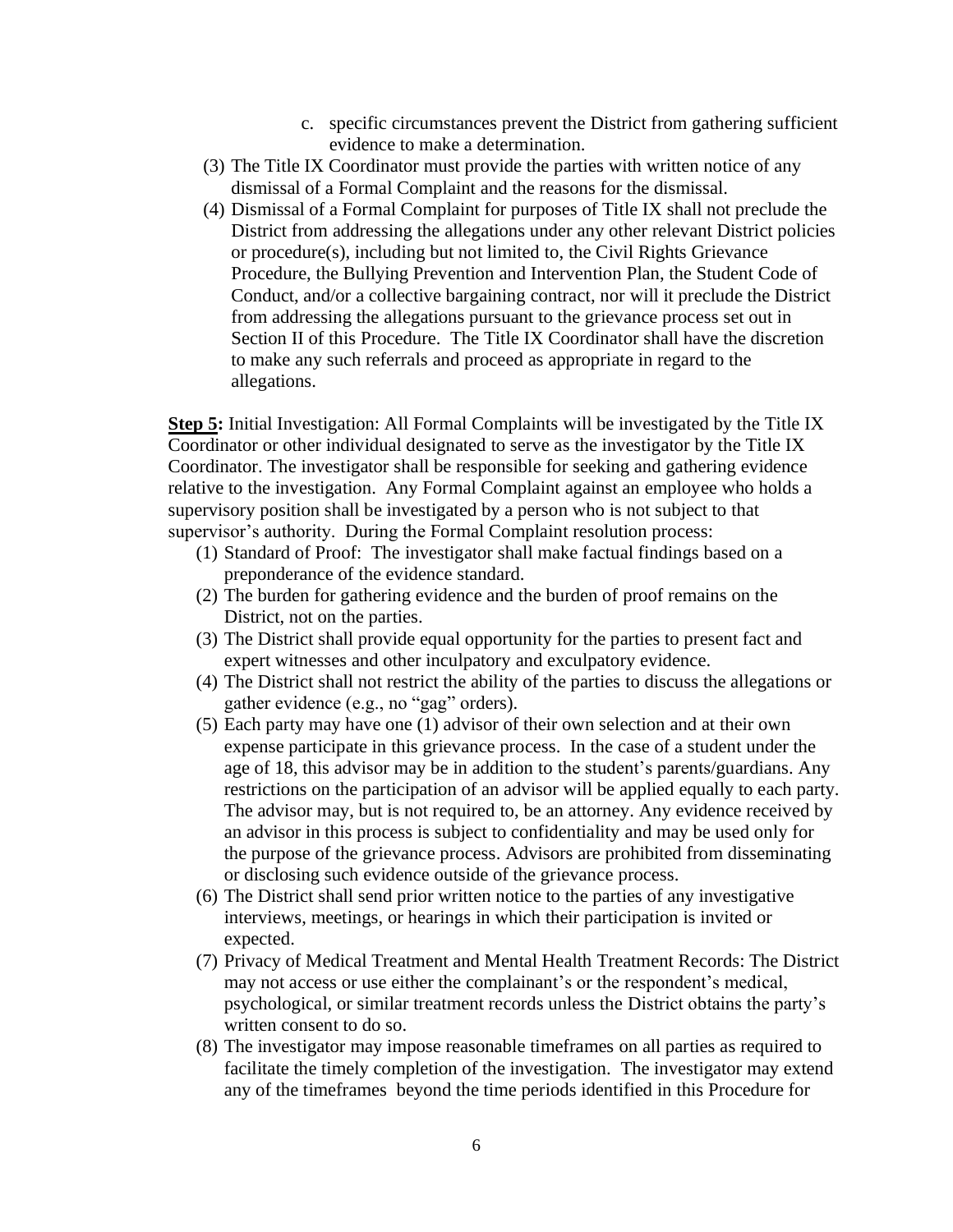good cause. If a complaint or report of sexual harassment is received within three (3) weeks of the end of the academic school year, the investigator will attempt to complete the investigation by the end of the school year. In the event that the investigation extends beyond the last day of school, the District will make reasonable efforts to complete the investigation within the applicable time frames, but may extend the investigation period to account for the unavailability of witnesses while school is not in session. If the investigator extends the investigation, the investigator will notify the parties of the extension and the reasons therefore in writing.

**Step 6**: Opportunity for Parties to Respond to Evidence: The District must send the parties, and their advisor(s) (if they have one) evidence directly related to the allegation, in electronic format or hard copy. Parties shall be afforded ten (10) calendar days to inspect, review and respond to the evidence. The District shall not require, allow, rely upon, or otherwise use evidence that constitutes information protected from disclosure by a legally recognized privilege, unless it has been waived by the holder of the privilege.

- (1) Prior to providing evidence to the parties, the investigator may redact confidential information that is not directly related to the allegations or that is otherwise barred from use under Title IX or by privilege (e.g., treatment records), the Family Educational Rights and Privacy Act and/or 603 CMR 23.00. Information that is directly related to the investigation, and that is not expressly barred from disclosure under Title IX (e.g., treatment records), the Family Educational Rights and Privacy Act, and/or 603 CMR 23.00, must be made available for review by both parties.
- (2) The parties and their advisors shall be prohibited from dissemination of any of the evidence for any purpose not directly related to this grievance procedure.

**Step 7:** Completion of the Investigative Report: The District must send the parties, and their advisor, an Investigative Report that fairly summarizes relevant evidence but does not reach any conclusions regarding responsibility, in electronic format or hard copy, within twenty-five (25) school days of receipt of the Formal Complaint, unless otherwise extended for good cause. A copy of the Investigative Report will also be sent to the decision-maker.

**Step 8**: Parties' Opportunity to Respond to Investigative Report: The District shall provide each party ten (10) calendar days for the parties to respond to the investigative report. The Investigative Report will notify the parties of the opportunity to submit to the decision-maker directed questions of the other party and/or any witness within that same ten (10) calendar days. (See Step 9).

**Step 9:** Directed Written Questions from the Parties: After the Investigative Report has been sent to the parties, but prior to reaching a determination regarding responsibility, the decision-maker shall afford both the complainant and the respondent the opportunity to submit to the decision-maker written, relevant questions of the other party or any witness, provide the party with the other party's and/or witness's written responses to said written questions, and allow for additional, limited follow-up questions from each party in writing. Questions that seek disclosure of information protected under a legally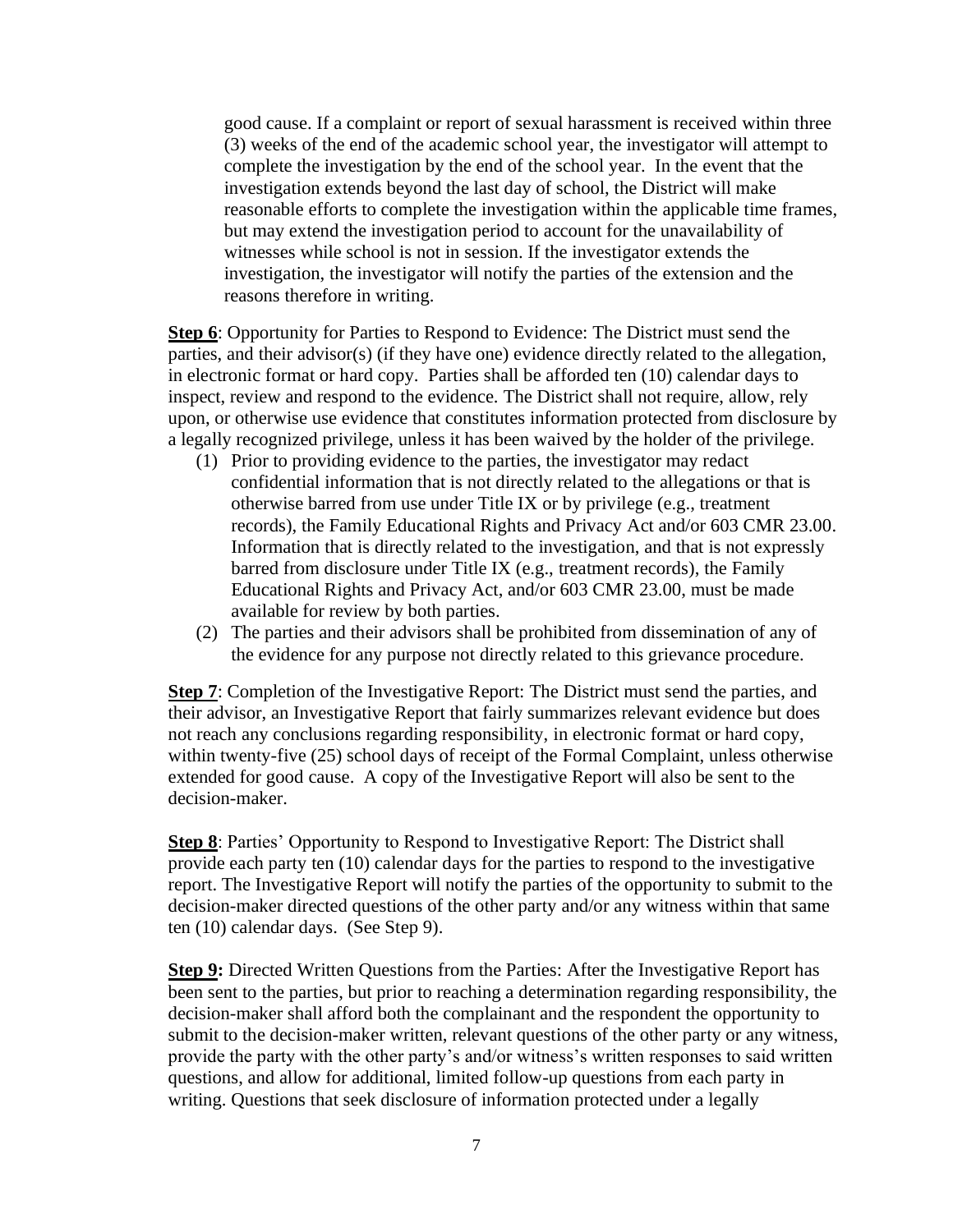recognized privilege, Family Educational Rights and Privacy Act, and/or 603 CMR 23.00 shall not be permitted, unless the person holding the privilege has waived the privilege.

- (1) The complainant shall be protected from answering questions about the complainant's prior sexual behavior unless such questions and evidence about the [complainant's](https://www.law.cornell.edu/definitions/index.php?width=840&height=800&iframe=true&def_id=8892ba8d8946df3ba0d84b44a9517e8f&term_occur=999&term_src=Title:34:Subtitle:B:Chapter:I:Part:106:Subpart:D:106.45) prior sexual behavior are offered to prove that someone other than the [respondent](https://www.law.cornell.edu/definitions/index.php?width=840&height=800&iframe=true&def_id=6b8378698ed1a77c3870fbcd71e91132&term_occur=999&term_src=Title:34:Subtitle:B:Chapter:I:Part:106:Subpart:D:106.45) committed the conduct alleged by the [complainant,](https://www.law.cornell.edu/definitions/index.php?width=840&height=800&iframe=true&def_id=8892ba8d8946df3ba0d84b44a9517e8f&term_occur=999&term_src=Title:34:Subtitle:B:Chapter:I:Part:106:Subpart:D:106.45) or if the questions and evidence concern specific incidents of the [complainant'](https://www.law.cornell.edu/definitions/index.php?width=840&height=800&iframe=true&def_id=8892ba8d8946df3ba0d84b44a9517e8f&term_occur=999&term_src=Title:34:Subtitle:B:Chapter:I:Part:106:Subpart:D:106.45)s prior sexual behavior with respect to the [respondent](https://www.law.cornell.edu/definitions/index.php?width=840&height=800&iframe=true&def_id=6b8378698ed1a77c3870fbcd71e91132&term_occur=999&term_src=Title:34:Subtitle:B:Chapter:I:Part:106:Subpart:D:106.45) and are offered to prove [consent.](https://www.law.cornell.edu/definitions/index.php?width=840&height=800&iframe=true&def_id=14632bc1e91bb4a9532782d9872e48a1&term_occur=999&term_src=Title:34:Subtitle:B:Chapter:I:Part:106:Subpart:D:106.45)
- (2) Upon receipt of the Investigative Report, each party shall have ten (10) calendar days to submit directed relevant questions to the decision-maker in writing.
	- a. All questions must be posed in a respectful manner (e.g., without profanity and without attacking a person's character or motivations).
	- b. Questions that are not relevant will be excluded, and the decision-maker shall explain to the party posing the question the reason(s) for excluding any question.
- (3) Upon receipt of the directed questions from the District, each party and witness shall have five (5) calendar days to respond to those questions in writing.<sup>1</sup>
- (4) After receipt of the answers by the parties, any follow-up questions by the parties shall be submitted to the decision-maker in writing within three (3) calendar days, and those follow-up questions shall be responded to in writing within three (3) calendar days of receipt.
- (5) Each party will be provided a copy of the other party's or witness's written answers.

**Step 10**: Determination of Responsibility/Findings of Fact by the Decision-Maker:

- (1) The decision-maker shall issue a written determination regarding responsibility with a description of the procedural steps taken, findings of fact, conclusions about whether the alleged conduct occurred, rationale for the result as to each allegation, the range of disciplinary sanctions to which the respondent may be subject, whether remedies will be provided to the complainant, and procedures and bases for appeal. The decision-maker's written determination shall not be completed by the Title IX Coordinator or the investigator.
- (2) Standard of Proof: The decision-maker shall make factual findings based on a preponderance of the evidence standard.
- (3) The decision-maker's findings shall be based on an objective review of all relevant evidence, inculpatory and exculpatory, and avoid credibility determinations based on a person's status as a complainant, respondent, or witness.
- (4) The decision-maker shall not draw inferences about the determination of responsibility based solely on a party's failure or refusal to answer questions.
- (5) The written determination must be sent simultaneously to both parties.
- (6) This determination shall be sent within twenty (20) school days of the issuance of the investigative report unless an extension is agreed upon by the parties or if the

<sup>&</sup>lt;sup>1</sup> The parent or guardian may act on behalf of the party in drafting questions and submitting written answers. In the case of young children, reasonable accommodation based on disability, and/or other good cause, either party and/or any witness may request and have their oral responses reduced to writing by the investigator or Title IX Coordinator.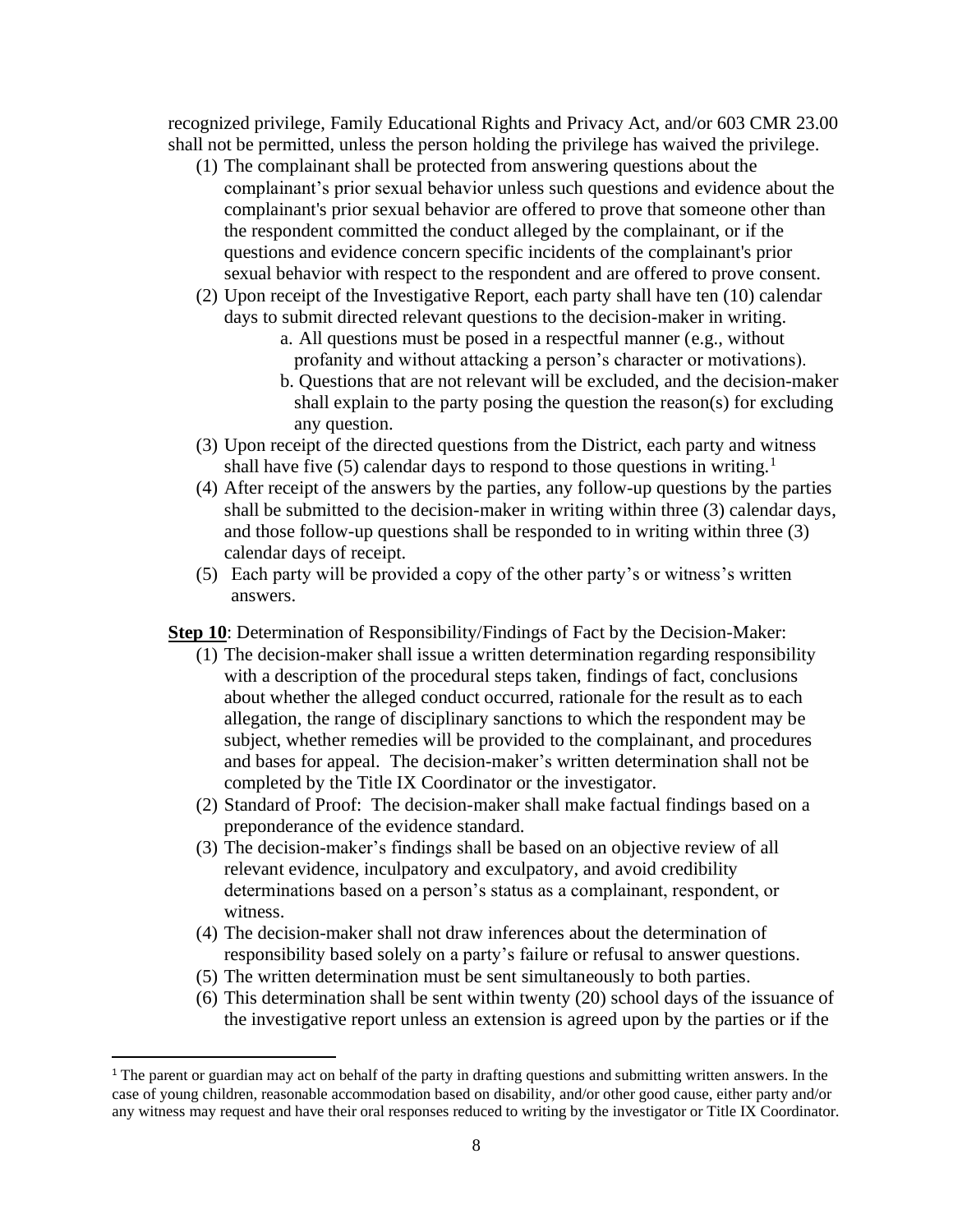process is otherwise reasonably delayed. Except where the parties have agreed to an extension of the timeline or where the process is otherwise reasonably delayed, the written determination shall be issued within sixty (60) school days of receipt of the Formal Complaint.

- C. Remedies: If the decision-maker determines that sexual harassment has occurred, the District administration shall take steps to eliminate the harassing environment, which must include but need not be limited to providing remedies to a complainant that are designed to restore or preserve the complainant's equal access to the District's education programs and/or activities. These remedies may be the same individualized services as the supportive measures outlined in Section I(D) above and/or may consist of alternative interventions and/or punitive or disciplinary sanctions that burden the respondent.
- D. Discipline: Persons who engage in sexual harassment or retaliation may be subject to disciplinary action, including, but not limited to, reprimand, suspension, termination, expulsion (if applicable under M.G.L. c. 71, §§ 37H or 37H ½), or other sanctions as determined by the District administration, subject to applicable procedural requirements.
	- (1) Although the respondent may, in accordance with Title IX, be subject to emergency removal at any time, the respondent may not be subject to disciplinary sanctions for the misconduct defined under this Procedure until after this grievance process has been completed.
- E. Informal Process: Only after a Formal Complaint is filed may the District opt to offer and facilitate informal resolution options, such as mediation or restorative justice. Both parties must give voluntary, informed, written consent to attempt any offered informal resolution. Any informal resolution under this Procedure will be facilitated by trained personnel.
	- (1) The informal resolution process is not available to resolve allegations that an employee sexually harassed a student.
	- (2) The informal process is voluntary, and the alleged victim and/or respondent may terminate or decline any informal process at any time and resume the Formal Complaint grievance process.
	- (3) The informal process shall not exceed thirty (30) calendar days.

Participation in the informal process will stay the timelines of the Formal Complaint process.

F. Emergency Removal under Title IX: The District may remove a respondent on an emergency basis at any time provided that the District: (1) undertakes an individualized safety and risk analysis; (2) determines that an immediate threat to the physical health or safety of any student or other individual arising from the allegations of sexual harassment justifies removal and that there is no alternative to the respondent's emergency removal to mitigate the threat presented; and (3) provides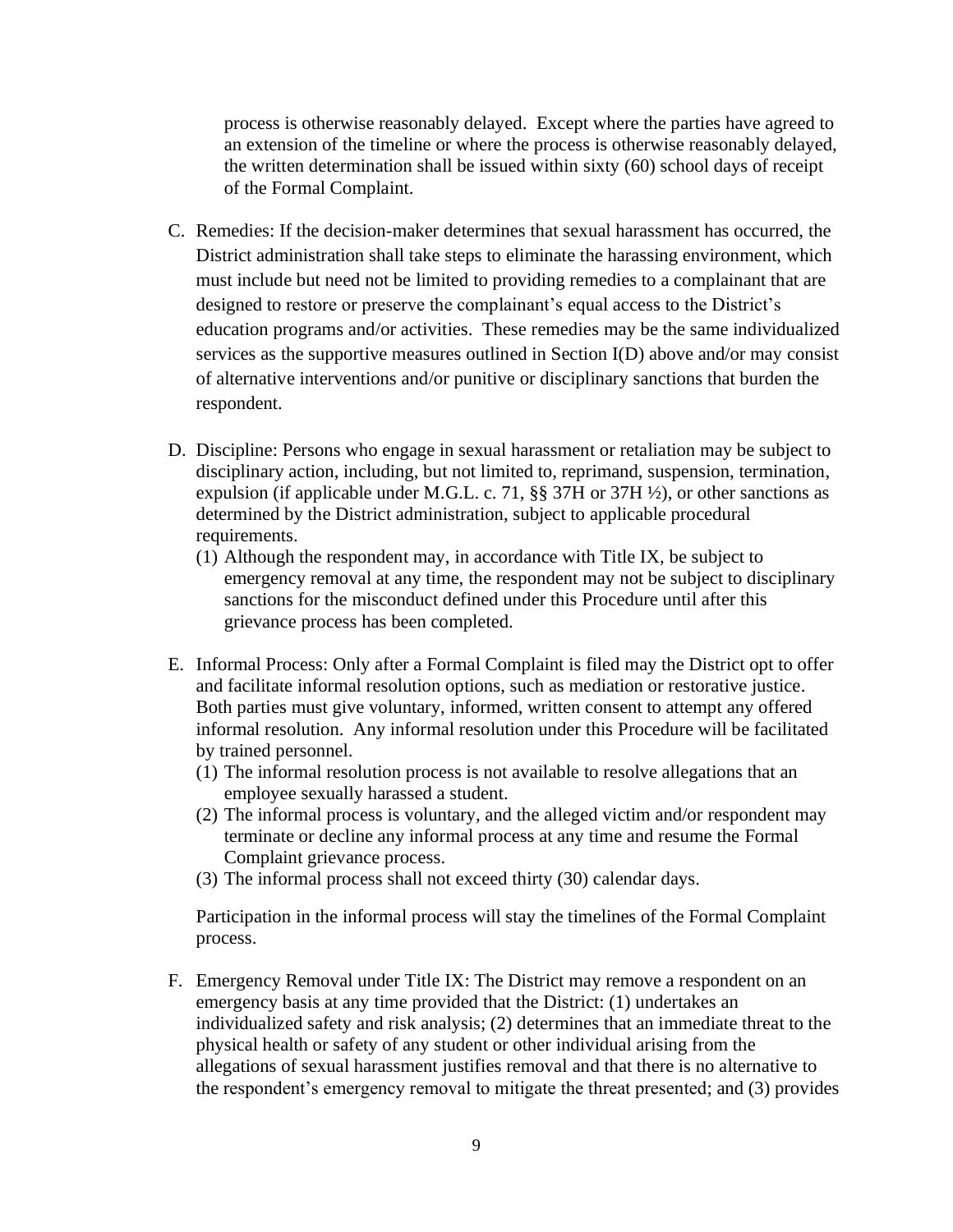the respondent with notice and the opportunity to challenge the decision immediately following the removal.

- G. Anonymous Reports: The District may be on notice of an allegation of sexual harassment through receipt of an anonymous report. In cases of anonymous reports, the District's obligation is to respond in a manner that is not clearly unreasonable in light of the known circumstances. If the anonymous reporter is the complainant and they request confidentiality, the District can and should offer supportive measures to the extent consistent with maintaining the request for confidentiality. If an anonymous report is received without a disclosure of the complainant's identity, the District will be unable to provide the complainant supportive measures in response to that report. The District may in conformance with applicable state laws and regulations be required to report sexual harassment identified in an anonymous complaint to state and/or local authorities such as the Massachusetts Department of Children and Families in conformance with state statutes and regulations and/or take actions to protect the safety of the school community (contacting the police, for example) that may result in the identity of the reporting person being disclosed. Although the District shall respond to anonymous reports of sexual harassment in accordance with this Procedure, a Formal Complaint cannot be filed anonymously.
- H. Appeals: The complainant or respondent may appeal from a determination regarding responsibility and/or from the District's dismissal of a Formal Complaint or any allegations therein, only on the following bases:
	- (1) procedural irregularity that affected the outcome of the matter;
	- (2) newly discovered evidence that could affect the outcome of the matter; and/or
	- (3) Title IX personnel had a conflict of interest or bias that affected the outcome of the matter.

An appeal may be made to the Superintendent or designee within five (5) calendar days after receiving the determination of responsibility or dismissal. The Superintendent will decide the appeal no later than thirty (30) calendar days of the date of receipt of the written appeal. In cases in which it has been determined that a respondent student is subject to long-term suspension as a result of a finding of sexual harassment in accordance with this Procedure, the respondent may elect to exercise their appeal under the disciplinary due process requirements applicable to the circumstances (e.g., M.G.L. c. 71, §§ 37H, 37H ½ or 37H ¾) in place of this appellate procedure. Appeals must be made in writing (email is sufficient) to the Superintendent, Appeals must be made in writing (email is sufficient) to the Superintendent, Dr. Meg-Mayo Brown, email: [meg@mybps.us](mailto:meg@mybps.us) Barnstable Public Schools, 230 South Street, Hyannis, Massachusetts 02601.

The Title IX Formal Complaint grievance process is deemed complete when either the time period for appeal has lapsed or upon the issuance of the Superintendent's decision on a timely filed appeal.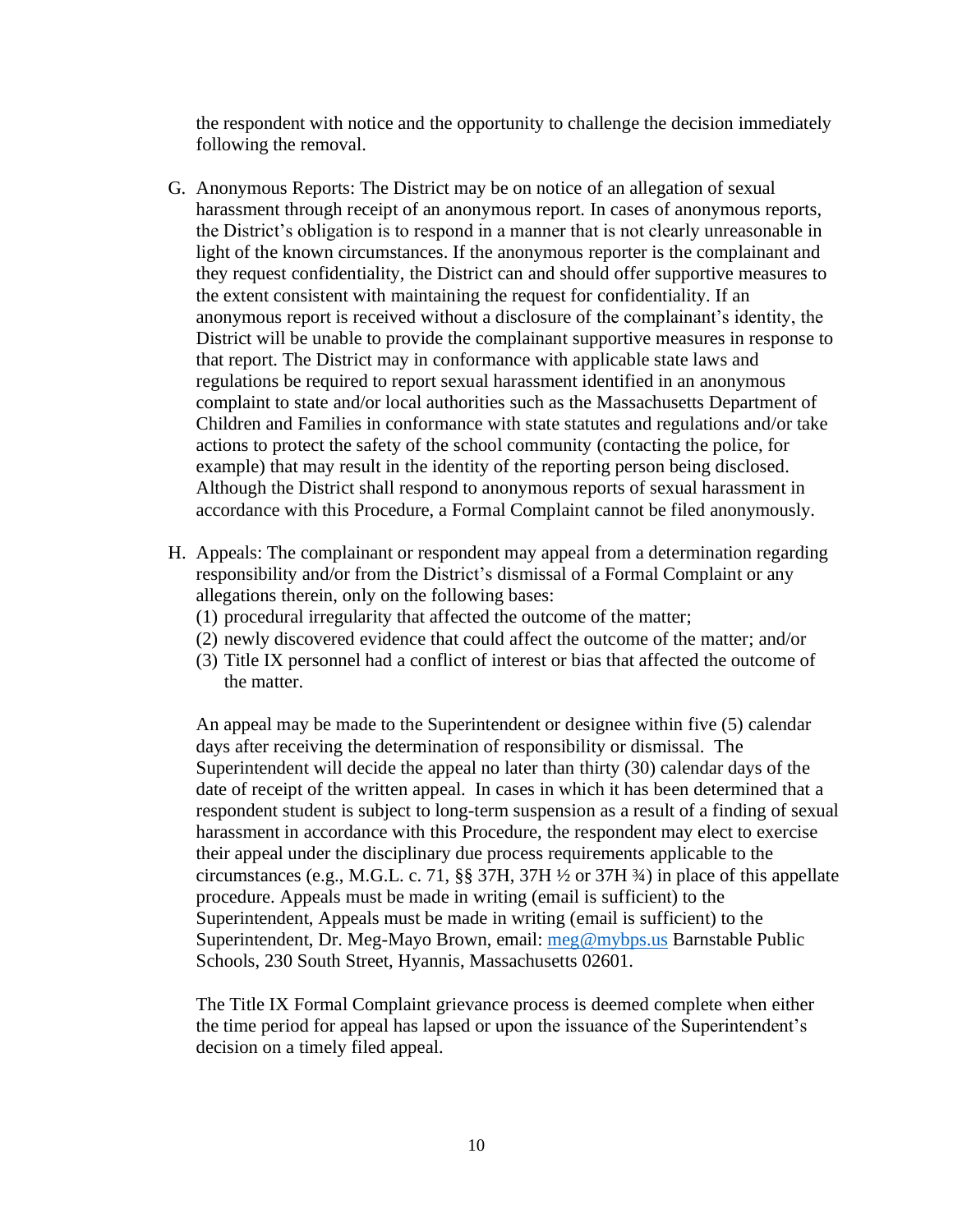- I. Recordkeeping: Records related to this Procedure will be maintained for a period of seven (7) years.
- J. Employment Agencies: The contact information for state and federal employment discrimination enforcement agencies is as follows: (1) Federal: United States Equal Employment Opportunity Commission (EEOC); John F. Kennedy Federal Building; 15 New Sudbury Street, Room 475; Boston, MA 02203-0506; 1-800-669-4000; [EEOC Boston Area Office Website: https://www.eeoc.gov/field](https://www.eeoc.gov/field-office/boston/location)[office/boston/location;](https://www.eeoc.gov/field-office/boston/location) and (2) State: Massachusetts Commission Against Discrimination (MCAD); Boston Headquarters; One Ashburton Place; Sixth Floor, Room 601; Boston, MA 02108; (617)-994-6000; [MCAD Website:](https://www.mass.gov/orgs/massachusetts-commission-against-discrimination) <https://www.mass.gov/orgs/massachusetts-commission-against-discrimination>
- K. Identification of key personnel involved in Title IX process for reports and/or Formal Complaints of sexual harassment: The District's Title IX Coordinator is Kathleen Turner, Executive Director of Social-Emotional Learning and Students Services, Barnstable Public Schools, 230 South Street, P.O. Box 955 who can be reached by email at: [turner\\_kathleen@mybps.us](mailto:turner_kathleen@mybps.us) or by phone at: 508-862-4953 ext 1734.
	- Investigator(s): *The District's Title IX Coordinators: Kathleen Turner, Title IX Coordinator's designee, [turner\\_kathleen@mybps.us](mailto:turner_kathleen@mybps.us) 508-862-4953 ext 1734. Jane Moynihan, School Attorney, [moynihan\\_jane@mybps.us](mailto:moynihan_jane@mybps.us) 508-862-4953 ext 1739.*

• Decision-makers: **Barnstable Public Schools Principals** Barnstable High School - Elizabeth Freedman, [freedman\\_elizabeth@mybps.us,](mailto:freedman_elizabeth@mybps.us) 508.790.6445 Barnstable Intermediate School - Jennifer Perry, [perry\\_jennifer@mybps.us,](mailto:perry_jennifer@mybps.us) 508.790.6460 Barnstable United Elementary School - Mike Wojkowski, [wojkowski\\_michael@mybps.us,](mailto:wojkowski_michael@mybps.us) 508.420.2272 Barnstable Community Innovation School - Cathy Milne, [Milne\\_cathy@mybps.us,](mailto:Milne_cathy@mybps.us) 508.790.6485 Barnstable-West Barnstable Elementary - Elizabeth Forbes, [forbes\\_elizabeth@mybps.us,](mailto:forbes_elizabeth@mybps.us) 508.362.4949 Centerville Elementary - Matt Scheufele, [scheufele\\_matt@mybps.us,](mailto:scheufele_matthew@mybps.us) 508.790.9890 Hyannis West Elementary - Kathi Amato, [amato\\_kathi@mybps.us,](mailto:amato_kathi@mybps.us) 508.790.6480 West Villages Elementary - Mery Faial-Zaynoune, [faialzaynoune\\_mery@mybps.us,](mailto:faialzaynoune_mery@mybps.us) 508.420.1100